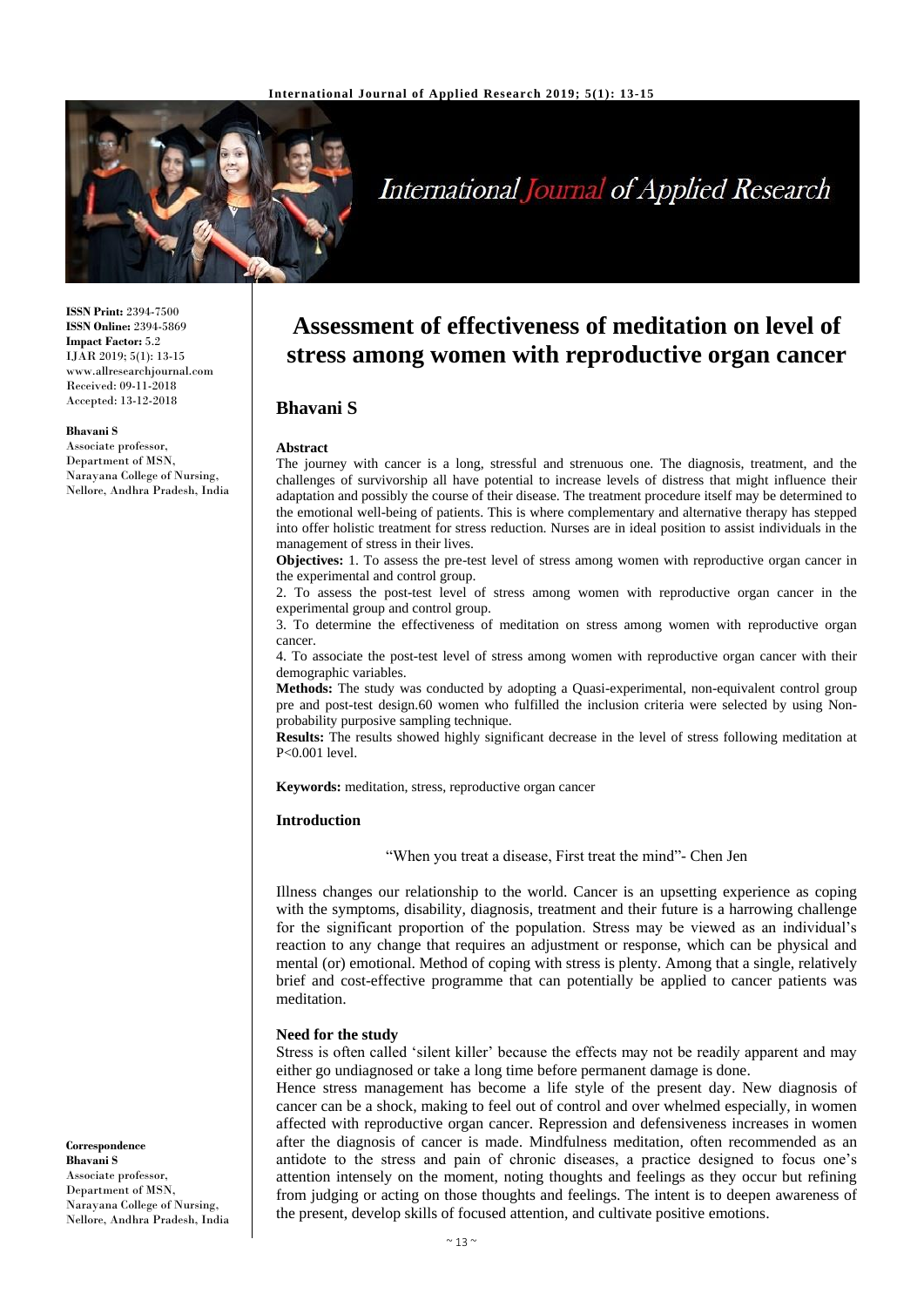#### **Statement of the problem**

A study to assess the effectiveness of meditation on level of stress among women with reproductive organ cancer in selected hospital, Chennai.

#### **Objectives**

- 1. To assess the pre-test level of stress among women with reproductive organ cancer in the experimental and control group.
- 2. To assess the post-test level of stress among women with reproductive organ cancer in the experimental group and control group.
- 3. To determine the effectiveness of meditation on stress among women with reproductive organ cancer.
- 4. To associate the post-test level of stress among women with reproductive organ cancer with their demographic variables.

## **Hypothesis**

- **RH<sup>1</sup>** There will be a significant difference in the level of stress among women with reproductive organ cancer who do meditation and who do not.
- **RH<sup>2</sup>** There will be a significant association in the post test level of stress among women with reproductive organ cancer with their demographic variables.

## **Materials and Methods**

**Research Approach:** Evaluative approach

**Research Design:** Quasi-experimental non-equivalent control group pre-test and post-test design.

Setting: The study was conducted in selected hospital, Chennai.

**Sample:** The study sample comprised of women admitted with cervical and ovarian cancer who fulfilled the inclusion criteria.

**Sample size:** The sample size was 60 women with reproductive organ cancer. In that 30 women were in experimental group and 30 women were in Control group .The samples were further stratified in to 15 women with

cervical cancer and 15 women with ovarian cancer in both experimental and control group.

**Sampling technique:** Non probability purposive sampling technique

#### **Criteria for sample selection Inclusion Criteria**

- 1. Women who were newly diagnosed to have reproductive organ cancer and admitted in the ward within a week.
- 2. Women who were willing to participate in the study.
- 3. Women who can read and write Tamil.

#### **Exclusion Criteria**

- 1. Women who were psychologically unstable.
- 2. Women who were seriously ill.
- 3. Women who were undergone surgery for cervical and ovarian cancer.

#### **Description of the tool Section A**

It consists of demographic variables such as age, Marital Status, Number of Children, Educational status, Occupation, Income and site of cancer.

## **Section B**

John D. Catherine & T .Mac Arthur's perceived stress scale is a standardized tool which was modified by the investigator after extensive review of literature and consultation with medical and nursing experts. The scale has ten questions with 5 positive items and 5 negative items. Each item was self-interviewed. The minimum score is 1 and the maximum score is 10. The total score is 50.To evaluate the level of stress the score was interpreted as follows.

- 1- 20 Normal
- $21 30 -$ Mild
- 31- 40 Moderate
- 41- 50 Severe

## **Data analysis and interpretation**

**Table 1:** Frequency and percentage distribution of pre-test level of stress among women with reproductive organ cancer in the experimental and control group n=60

|       | <b>Levels of stress</b> | Experimental group n=30 |               |                       |               | Control group $n=30$   |               |                |               |
|-------|-------------------------|-------------------------|---------------|-----------------------|---------------|------------------------|---------------|----------------|---------------|
| S. No |                         | <b>Cervical cancer</b>  |               | <b>Ovarian cancer</b> |               | <b>Cervical cancer</b> |               | Ovarian cancer |               |
|       |                         | No                      | $\frac{0}{0}$ | No                    | $\frac{6}{9}$ | No                     | $\frac{6}{6}$ | No             | $\frac{0}{0}$ |
|       | Mild                    |                         |               |                       |               |                        |               |                |               |
|       | Moderate                |                         | 13.3          |                       | 20            |                        | 13.3          |                | 26.6          |
|       | Severe                  |                         | 86.7          |                       | 80            | 13                     | 86.7          |                | 734           |

**Table 2:** Frequency and percentage distribution of post-test level of stress among women with reproductive organ cancer in the experimental and control group n=60

|       | Levels of stress |                        | Experimental group $(n=30)$ |                       |               | Control group $(n=30)$ |               |                       |               |
|-------|------------------|------------------------|-----------------------------|-----------------------|---------------|------------------------|---------------|-----------------------|---------------|
| S. No |                  | <b>Cervical cancer</b> |                             | <b>Ovarian cancer</b> |               | <b>Cervical cancer</b> |               | <b>Ovarian cancer</b> |               |
|       |                  | No                     | $\frac{0}{0}$               | No                    | $\frac{6}{9}$ | No                     | $\frac{0}{0}$ | N <sub>0</sub>        | $\frac{6}{6}$ |
|       | Mild             |                        | 73.4                        | 10                    | 66.7          |                        |               |                       |               |
|       | Moderate         |                        | 26.6                        |                       | 33.3          |                        | 20            |                       | 33.3          |
|       | Severe           |                        |                             |                       |               |                        | 80            |                       | 66.           |